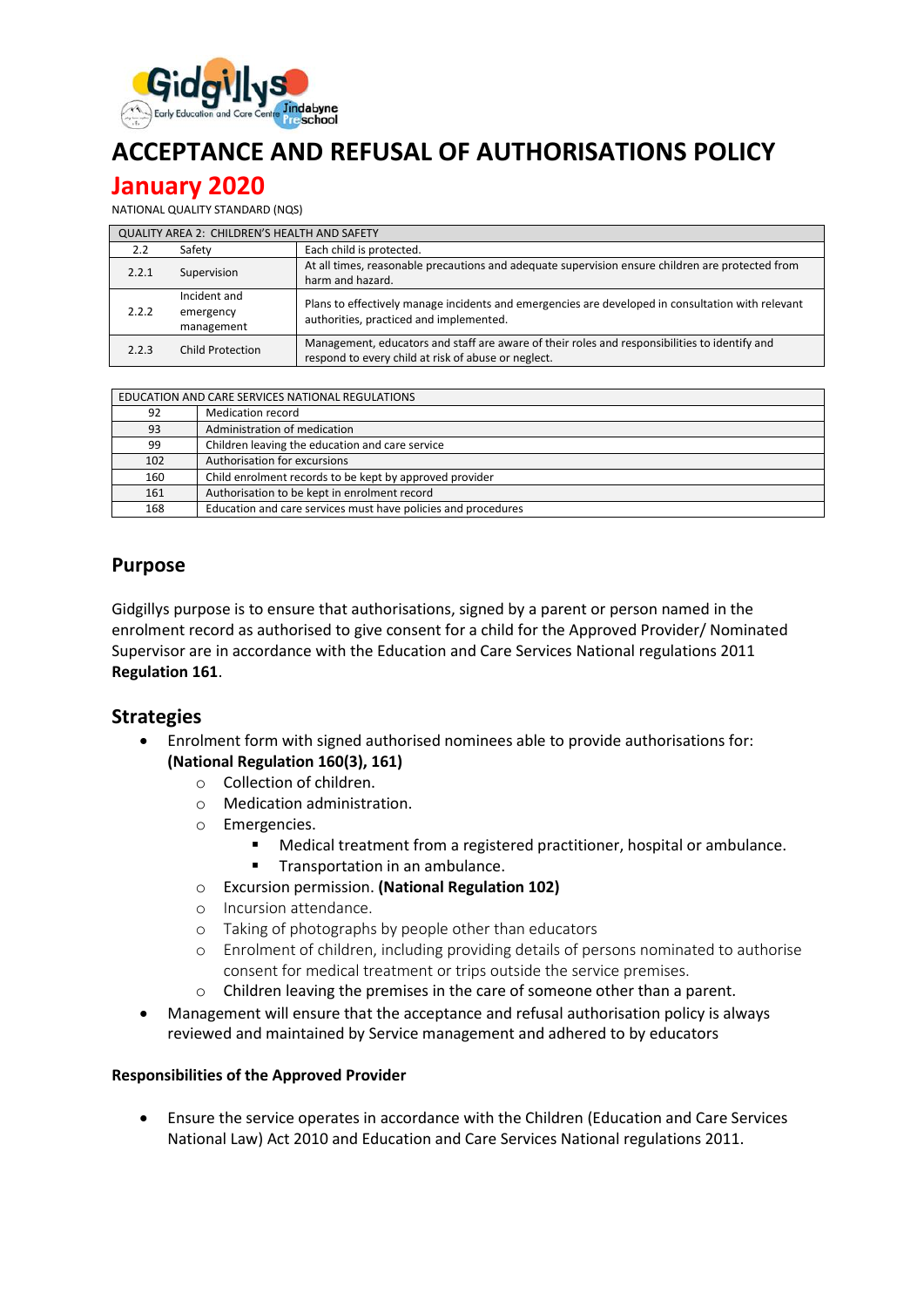

#### **Responsibilities of the Nominated Supervisor**

- Provide supervision, guidance and advice to staff to ensure adherence to the policy at all times.
- Ensure all authorisations will be retained within the Enrolment Record **(National Regulation 161)**, original copy and will include:
	- $\circ$  The name of the child enrolled in the service.
	- o The date.
	- $\circ$  The signature of the child's parent/guardian or authorised nominee who is listed in the enrolment form.
	- o The original form/letter/register provided by the service.
- Ensure that all parents/guardians have completed the authorised nominee section of their child's enrolment form and that the form is signed and dated before the child is enrolled at the service **(National Regulation 161(a)).**
- Keep all authorisations relating to children in their enrolment record.
- Ensure a child is not taken outside the Service premises on an excursion except with the written authorisation of a parent/guardian or authorised person.
- Inform the Approved Provider when a written authorisation does not meet the requirements outlined in the Service's policies.

The Nominated Supervisor will exercise the right of refusal for a child to leave the service with a person that is unauthorised to collect the child or is not able to transport the child safely. i.e. if they appear to be under the influence of substances, if they do not have an appropriate car seat or transport arrangements.

#### **Responsibilities of the Educators**

- Apply these authorisations to the collection of children, medication administration, excursions, medical treatment in the event of an emergency and access to records.
- Exercise the right of refusal if written or verbal authorisations do not comply.
- Waive compliance where a child requires emergency medical treatment for conditions such as anaphylaxis or asthma. The service can administer medication without authorisation in these cases, provided it is noted on medical plans and that parents/guardians are contacted as soon as practicable after the medication has been administered **(National Regulation 161)**.
- Follow the Services Incident, Injury, Trauma and Illness Policy regarding authority to provide children with medication.
- Follow the policies and procedures of the Service.
- Ensure that parents/guardians sign and date permission forms for excursions prior to the excursion being implemented.
- Allow a child to participate in an excursion only with the written authorisation of a parent/guardian or authorised person.

#### **Responsibilities of the Family/Guardian**

- Ensure that you complete and sign the authorised nominee section of your child's enrolment form before your child attends the service.
- Keep child enrolment details forms current by stating who the authorised nominees are as circumstances change.
- Inform service of current contact numbers to ensure you are contactable at all times.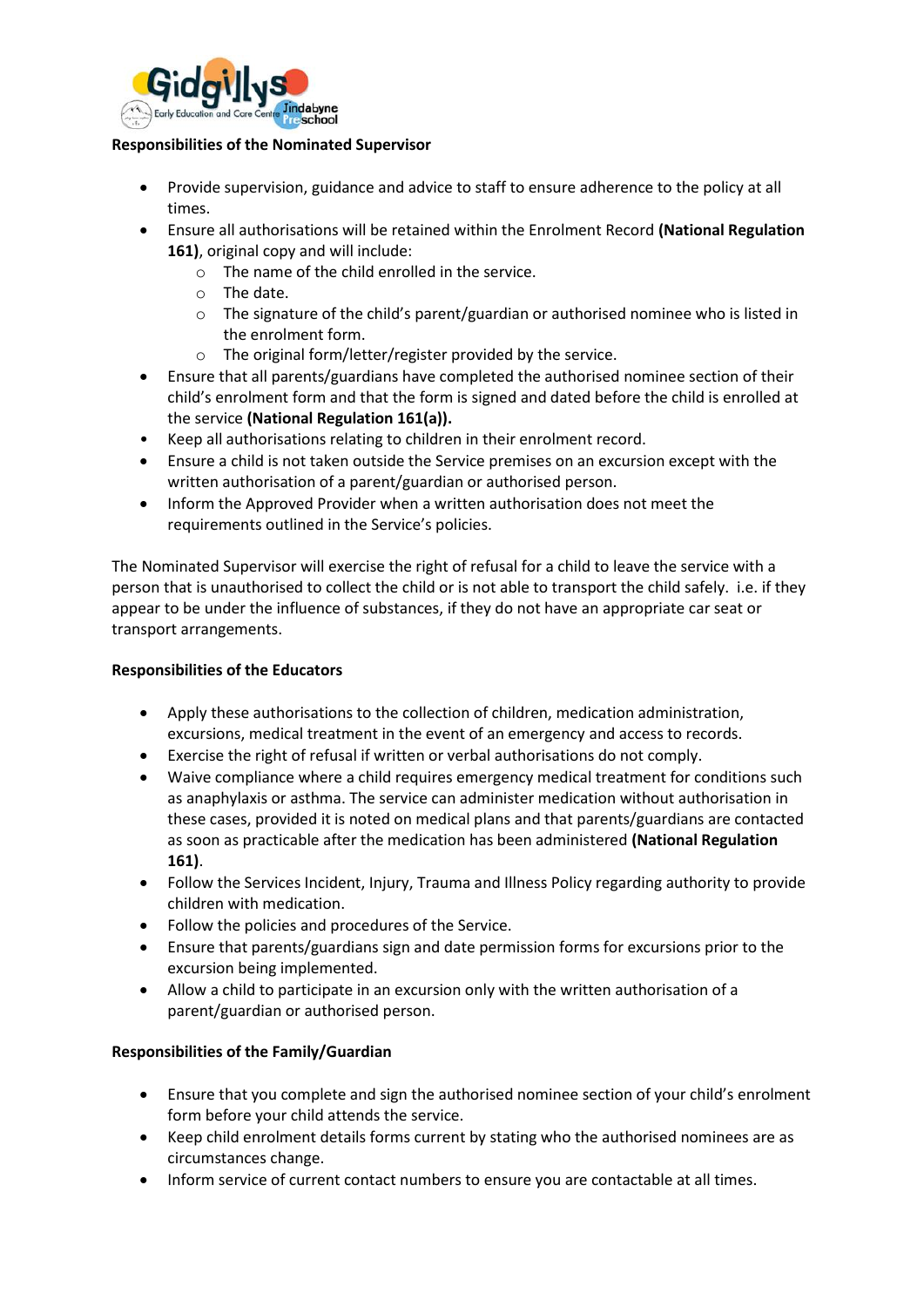

- Communicate to Responsible Person and staff any individual requests regarding authorisations.
- Ensure that where children require medication to be administered by educators or other staff, you authorise this in writing, sign and date it for inclusion in your child's medical record.
- Update Educators in relation to any medical conditions, medical plans or ongoing medication requirements. This must include the names of medical practitioner, medications, dosage, signs, symptoms and contact information for any relevant medical professionals.
- Ensure that where children require medication to be administered by educators or other staff, you authorise this in writing, sign and date it on your child's individual medication record.

#### **Refusing a Written Authorisation**

On receipt of a written authorisation from a parent/guardian that does not meet the requirements outlined in the related service policy, the Approved Provider or delegated authority will:

- Immediately explain to the parent/guardian that their written authorisation does not meet legislative and policy guidelines.
- Provide the parent/guardian with a copy of the relevant service policy and ensure that they understand the reasons for the refusal of the authorisation.
- Request that an appropriate alternative written authorisation is provided by the parent/guardian.
- In instances where the parent/guardian cannot be immediately contacted to provide an alternative written authorisation, follow related policy procedures pertaining to the authorisation type.
- Follow up with the parent/guardian, where required, to ensure that an appropriate written authorisation is obtained.

## **Related Statutory Obligations & Considerations**

**Australian Children's Education and Care Quality Authority (ACECQA)** <https://www.acecqa.gov.au/> **Children (Education and Care Services) National Law (NSW) No 104a** <https://www.legislation.nsw.gov.au/#/view/act/2010/104a/full> **Education and Care Services National Regulations** <https://www.legislation.nsw.gov.au/#/view/regulation/2011/653/full> **Family Law Act 1975 (Cth)** <https://www.legislation.gov.au/Details/C2017C00385> **Children and Young Persons (Care and Protection) Act** <https://www.legislation.nsw.gov.au/#/view/act/1998/157>

#### **Related Telephone Numbers**

- Early Childhood Education and Care Directorate 1800 619 113
- ACECQA 1300 422 327
- Police Department 000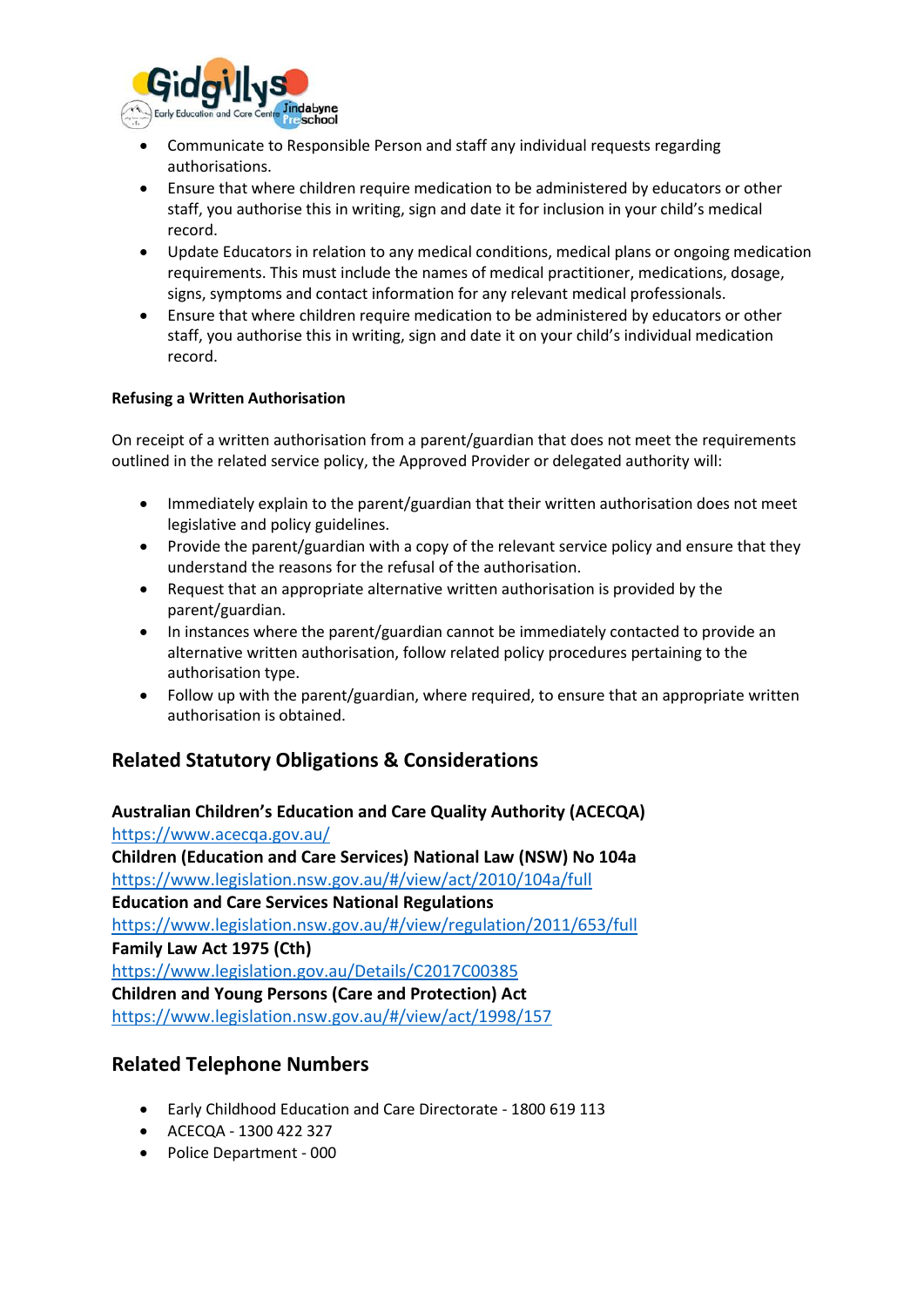

# **Amendment History**

| Date                         | Amendment                            | <b>Notes of Amendment</b>           |
|------------------------------|--------------------------------------|-------------------------------------|
| 8 <sup>th</sup> October 2018 | <b>Policy Created</b>                |                                     |
| 8/1/2019                     | <b>Policy Reviewed</b>               |                                     |
| 28/1/2020                    | <b>Policy Reviewed &amp; Amended</b> | More points added                   |
|                              |                                      | <b>NQS &amp; Regulations Added</b>  |
| 3/3/2020                     | <b>Policy Reviewed</b>               | - Medication record added to policy |

This policy will be updated to ensure compliance with all relevant legal requirements every year. Appropriate consultation of all stakeholders (including staff and families) will be conducted on a timely basis. In accordance with Regulation 172 of the *Education and Care Services National Regulation*, families of children enrolled will be notified at least 14 days and their input considered prior to any amendment of policies and procedures that have any impact on their children or family.

| Date:            | 3rd March 2020                  |
|------------------|---------------------------------|
| Last Amended By: | <b>Kylie Showman</b>            |
| Next Review:     | January 2021                    |
| Position:        | Director / Nominated Supervisor |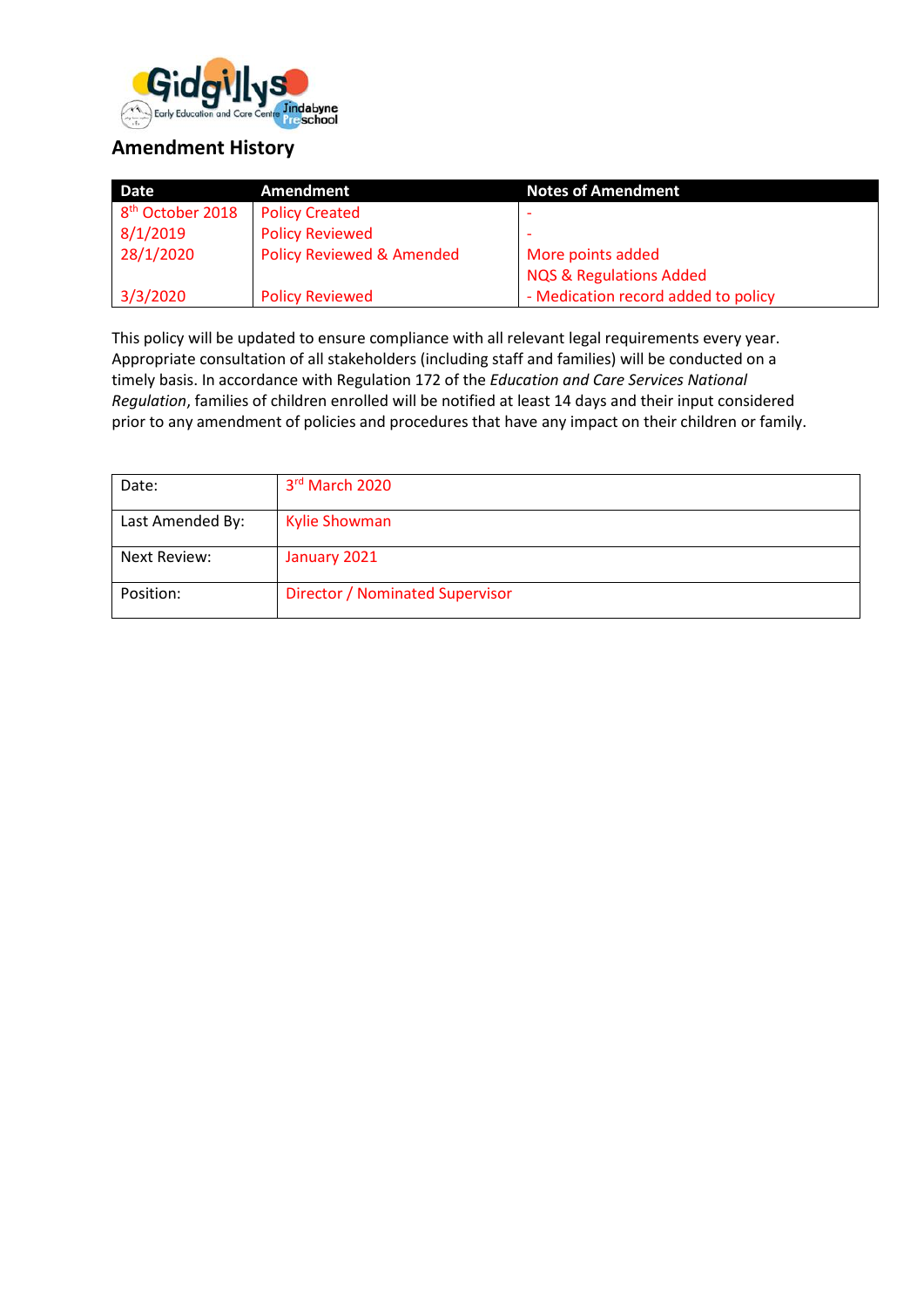